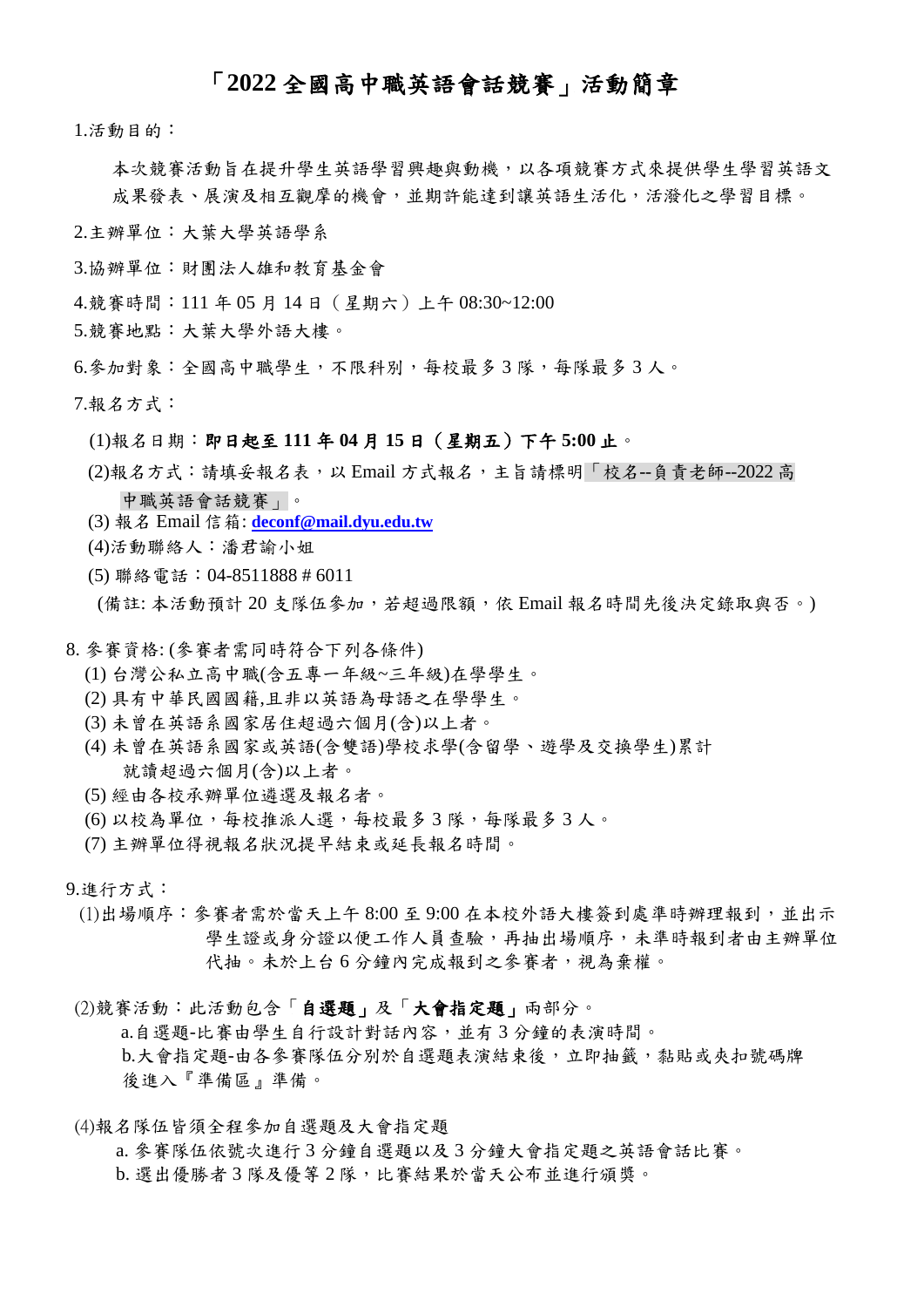10.獎勵方式: 第 1 名 (1 隊): 獎金 NTD \$4,500 + 獎狀 第 2 名 (1 隊): 獎金 NTD \$3,000 + 獎狀 第 3 名 (1 隊): 獎金 NTD \$1,500 + 獎狀 優等 (2 隊): 獎品+ 獎狀 參加獎 (所有參加隊伍): 參賽證明

11.競賽規則請參照下表:

| 競賽項目 | 英語會話競賽                              |  |  |  |
|------|-------------------------------------|--|--|--|
| 活動目的 | 增強學生英文學習興趣,結合創意及團隊合作等能力;祈使透過校際交流機會  |  |  |  |
|      | ,激發學生英文口語演說技巧,以培育全方位英語文達人。          |  |  |  |
|      | 1. 題目: (1)自選題(50%)、(2)大會指定題(50%)    |  |  |  |
|      | 2. 演出時間: 自選題與大會指定題皆以3分鐘為限。          |  |  |  |
|      | 3. 參賽人數:各隊參賽人員最多3名,所有成員均需參與口語演說。    |  |  |  |
|      | 4. 內演出容:由學生自行改編或創作。                 |  |  |  |
| 競賽規則 | 5. 號碼牌請務必黏貼或別扣在身上顯眼處,遺忘或遺失將予以扣分。    |  |  |  |
|      | 備註:請參賽者自行衡量是否製作演出道具,舞台道具不列入計分項次。    |  |  |  |
|      | 評審將以下列各項評判標準,予以給分。                  |  |  |  |
|      | 1. 語言表現:60% (發音 20%、語調 20%、流暢度 20%) |  |  |  |
|      | 2. 內容:30% (創意 15%、結構性 15%)          |  |  |  |
| 評分標準 | 3. 舞台表現: 10% (台風 5%、團隊表現 5%)        |  |  |  |
|      | 備註:本競賽 舞台道具不列入評分項目。                 |  |  |  |

12.競賽報名表如下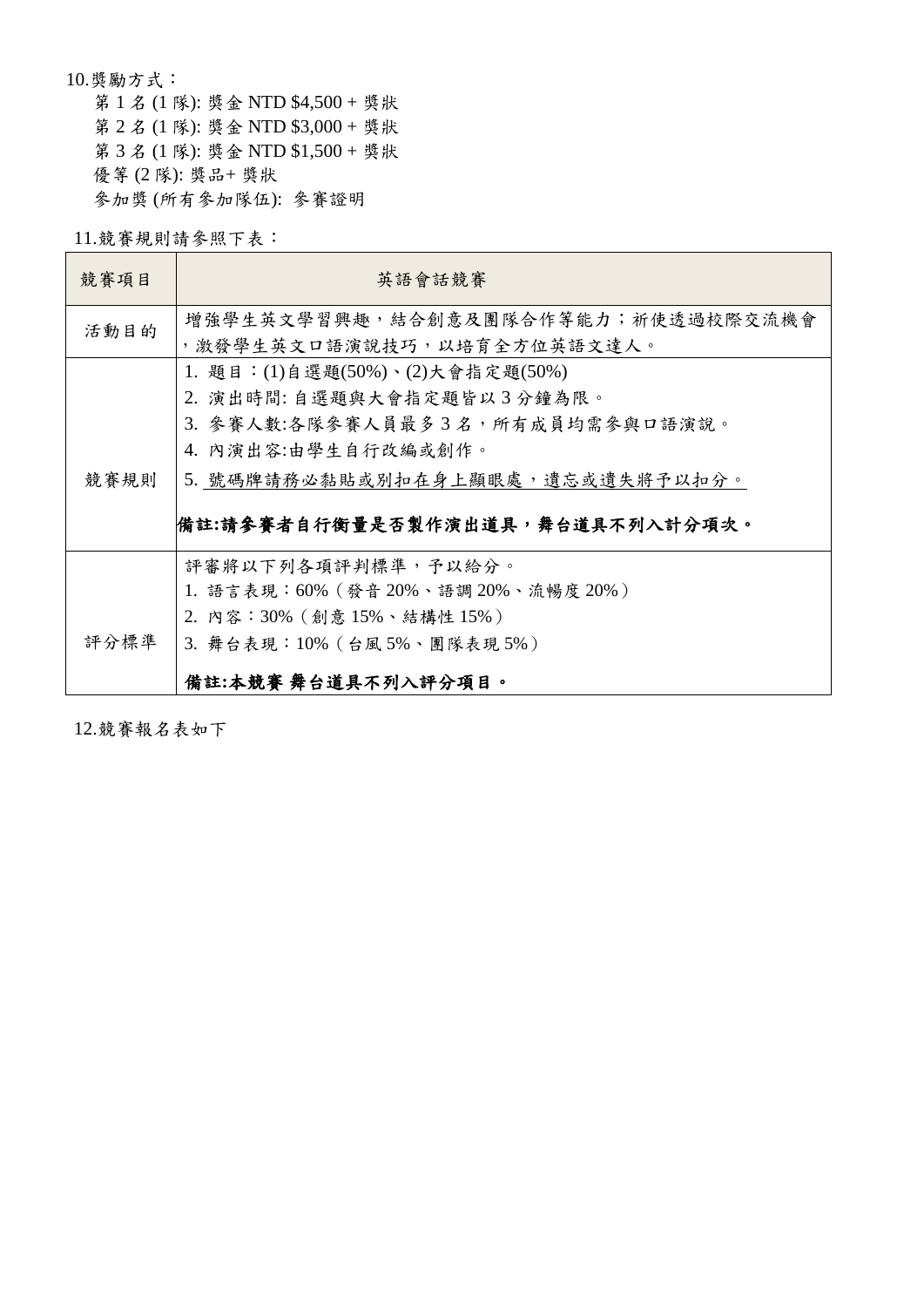# **2022** 全國高中職英語會話競賽報名表

大葉大學英語學系主辦

| 學校:                                            |    | 科別:   |        |  |  |
|------------------------------------------------|----|-------|--------|--|--|
| 指導老師:                                          |    | 聯絡電話: |        |  |  |
| 參賽聯絡人姓名:                                       |    |       |        |  |  |
| 聯絡電話:(日)                                       |    | (夜)   | (手機)   |  |  |
| $E$ -mail:                                     |    |       |        |  |  |
| 通訊地址:                                          |    |       |        |  |  |
| 參賽同學聯繫資料                                       |    |       |        |  |  |
| 參者1姓名                                          | 班級 | 手機    | E-mail |  |  |
|                                                |    |       |        |  |  |
| 通訊地址:                                          |    |       |        |  |  |
| 參者2姓名                                          | 班級 | 手機    | E-mail |  |  |
|                                                |    |       |        |  |  |
| 通訊地址:                                          |    |       |        |  |  |
| 參者3姓名                                          | 班級 | 手機    | E-mail |  |  |
|                                                |    |       |        |  |  |
| 通訊地址:                                          |    |       |        |  |  |
| 備註:                                            |    |       |        |  |  |
| ◎ 請指導老師在簽名前確認已經詳細閱讀參賽簡章並同意簡章上的規定。              |    |       |        |  |  |
| ◎ 請將此報名表寄到 deconf@mail.dyu.edu.tw              |    |       |        |  |  |
| ◎報名即日起至111年04月15日 (星期五) 下午5:00止。               |    |       |        |  |  |
| ◎ 報名截止後5日內,本系會回覆是否報名成功; 屆時若仍沒有收到 Email 回覆者,或若有 |    |       |        |  |  |
| 任何疑問,請致電查詢。                                    |    |       |        |  |  |
| ◎ 表格若不敷使用,請自行影印使用                              |    |       |        |  |  |
|                                                |    |       |        |  |  |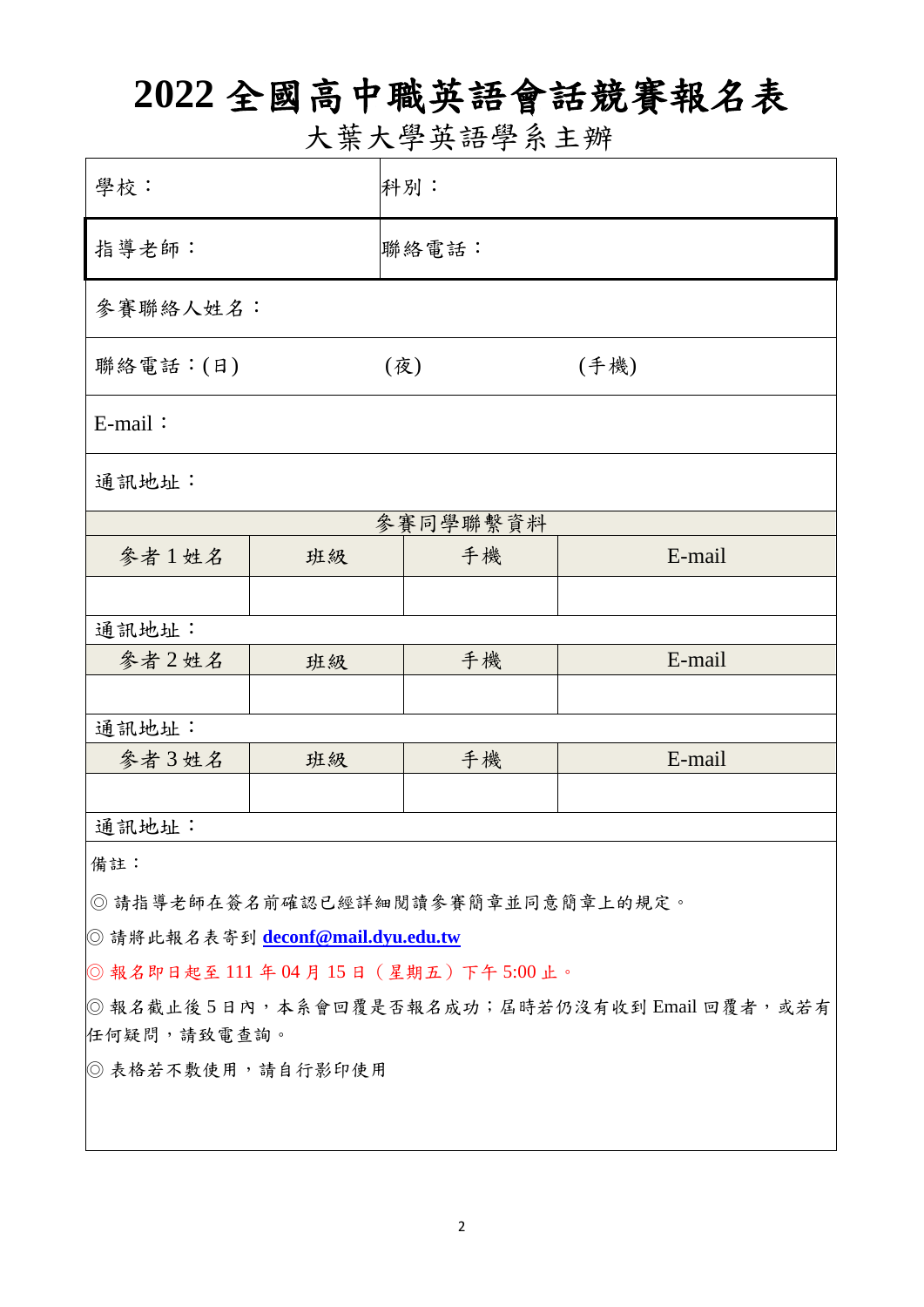13.本校交通資訊: http://www.dyu.edu.tw/traffic.html?type=0

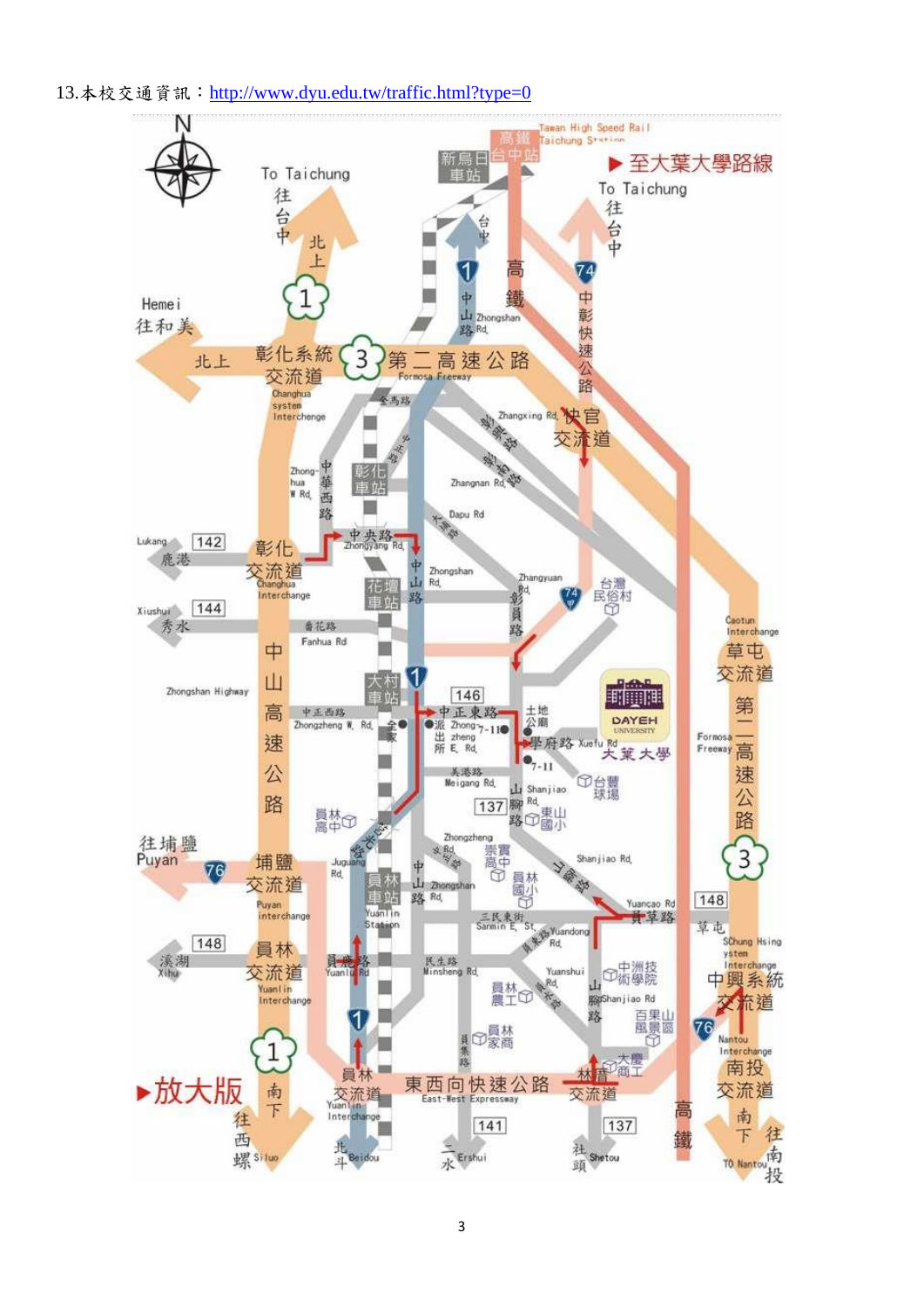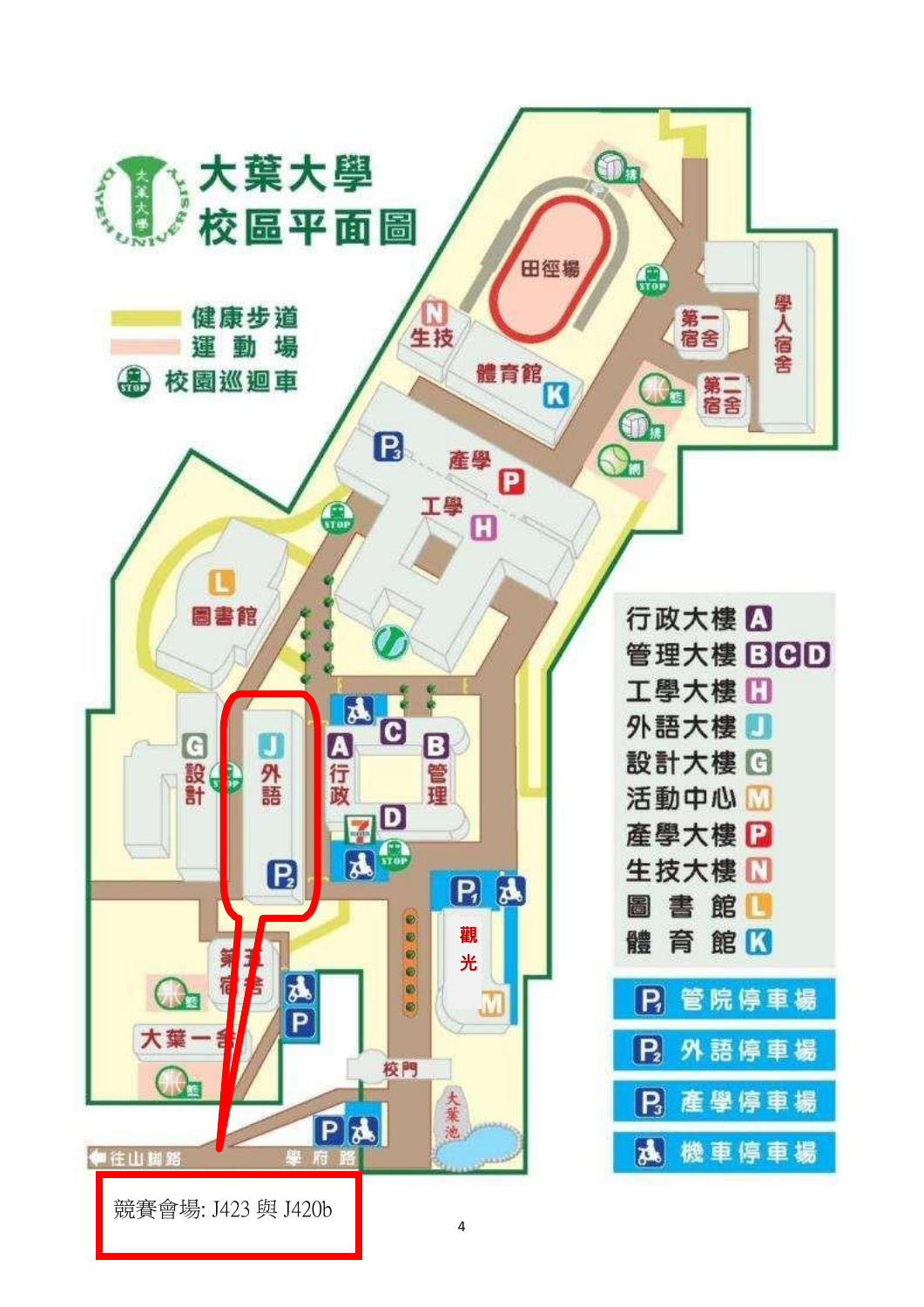### **About the Impromptu Conversation Activity**

The second part of the competition is the impromptu conversation activity. The impromptu conversation is like an impromptu speech in that you will be given a topic and 10 minutes of preparation time. However, it differs from an impromptu speech in other ways. First, it involves acting rather than expression of your views on an issue or problem. Second, it will be done in teams instead of individually. Here lies the "conversational" element. During the 10-minute preparation period, you will have enough time to plan what your group will do. However, you will not be able to memorize every word you will say. To make your impromptu conversation a success, you will have to choose many of your words "on the spot" and not ahead of time.

Here are some guidelines for preparing your impromptu conversation.

First, get familiar with the format of the conversation topics. Each topic presents a situation that your group will dramatize. One example topic is given below:

*A conversation taking place on the Da-Yeh University campus; please create a conversation in which the judges will know you are on the Da-Yeh University campus.*

Remember, the topic will not give you a story plot or particular words to present. Instead, your group will choose lines and actions that bring the situation to life. An example impromptu conversation is given below, on the following page.

Second, act your conversation out instead of just reciting your lines. Your listeners (including the judges) will be seated some distance from your group. You may need to exaggerate your pronunciation and expression to make yourself understood. Miming, body language, and appropriate use of your voice (e.g., pauses and pitch variation) will help the listeners understand what you are saying.

Third, keep it simple. Avoid complicated words: they are hard to pronounce, and many of your listeners may not know them. Remember that perfect grammar and an "advanced" vocabulary are not as important as your ability to dramatize your topic.

Finally, find ways to make your topic fun. Give your characters personality. Let them interact with one another and say funny things so you will keep your listeners' attention.

To prepare for the impromptu conversation, try practicing the example topics above with your group. If necessary, ask your teacher to create new topic situations for further practice. The more you practice, the more confidence you will gain. With a bit of imagination and some practice, your group will learn to do its best.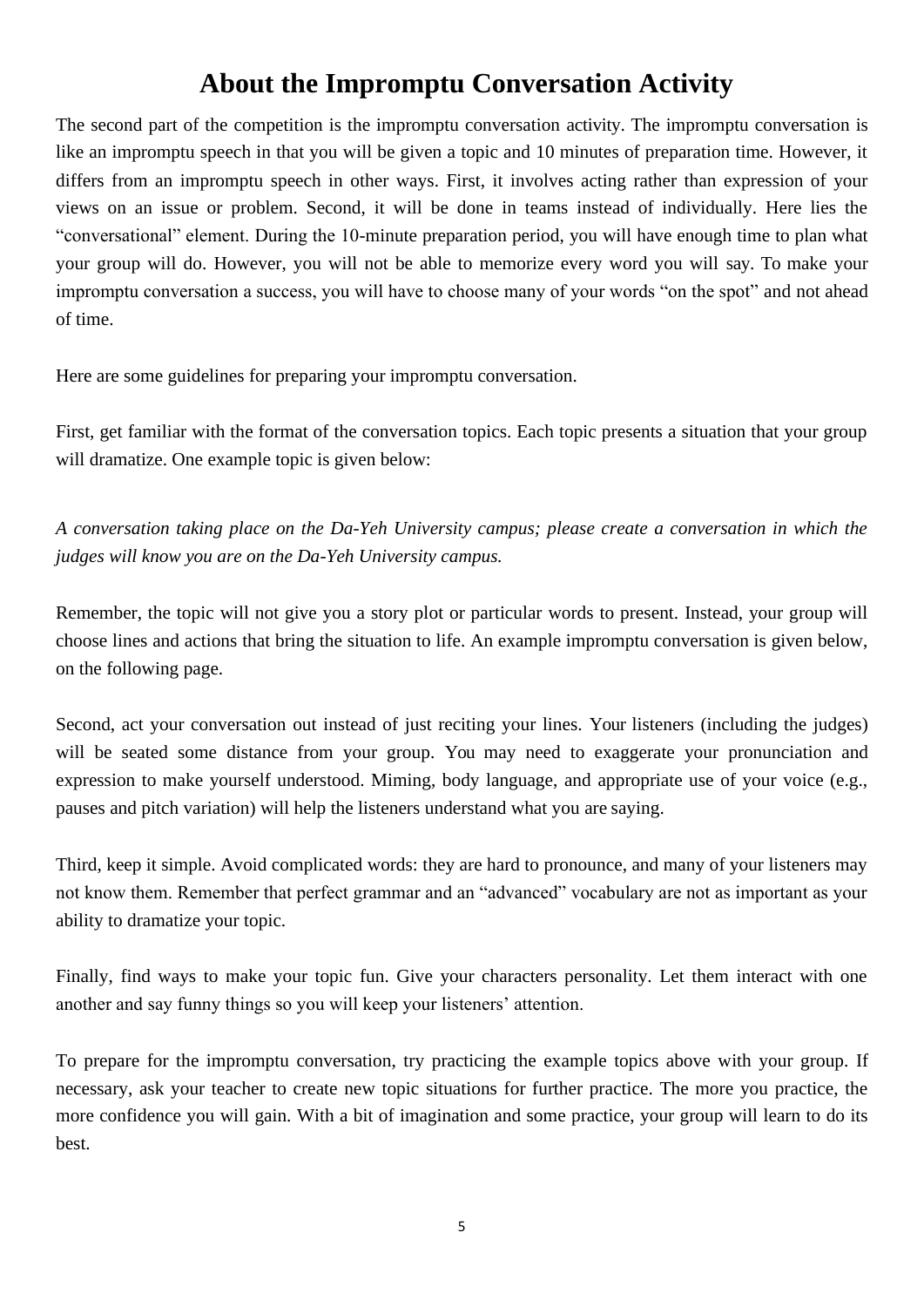## **Examples for Impromptu Conversation**

Example Topic: A conversation taking place on the Da-Yeh University campus; please create a conversation in which the judges will know you are on the Da-Yeh University campus.

*The group consists of three people, A, B, and C. They start the conversation by miming their actions. They are in a car together on the way to DYU, with A in the driver's seat.*

- A: Well, it looks like we are finally here. This is the main gate, isn't it?
- B: Yes ... There it is on the sign: "Da-Yeh University."
- A: Let's go in and stop the car for a bit. We need to look at the map.

*A, B, and C stop the car. They get out and look around.*

- C: Wow, this campus sure is hilly. Look at that long driveway.
- A: I guess that students here get a lot of exercise. I hear that the campus is quite large.

#### *A shades his/her eyes and points towards the distance.*

- A: What is that building up ahead?
- B: Wait, let me look at my map … That's the School of Management.
- 
- C: But we're supposed to go to the School of Languages, right?<br>B: Uh-huh. That's where the competition is. Here it is on the ma Uh-huh. That's where the competition is. Here it is on the map. A little ahead and to the left.
- A: OK, let's get going.
- *A, B, and C get in the car again and start driving.*
- B: Oh, 7-11 ... I'm hungry! Can we stop and get a bite to eat?

#### *C looks at his/her watch.*

- C: But the competition starts in 15 minutes! We'd better wait.
- A: Uh … where are we supposed to park?
- C: There's a security guard up there. He's directing us to turn left here.

#### *A mimes turning left.*

- C: Slow down! There are students crossing the road …
- B: Hey, that one has horns! I didn't know that DYU students had horns!
- C: That's not a student! That's a goat! Have you forgotten your glasses again?
- B: A stray goat?? Wow, DYU really is in the countryside, isn't it?

#### *A mimes turning right.*

- A: OK, here's the garage. Let's go into the top level.
- B: So … Where's the competition? Where are we supposed to go?
- C: Just follow the signs, dummy! Don't you see them on the wall?

#### *B is annoyed. He/she hits A.*

B: Hey, I'M not a dummy! YOU'RE a dummy!

A: Stop arguing, you two! You see that crowd of students ahead on the right? They are pointing us to the auditorium.

B: Yes. J107. There it is! Let's go in!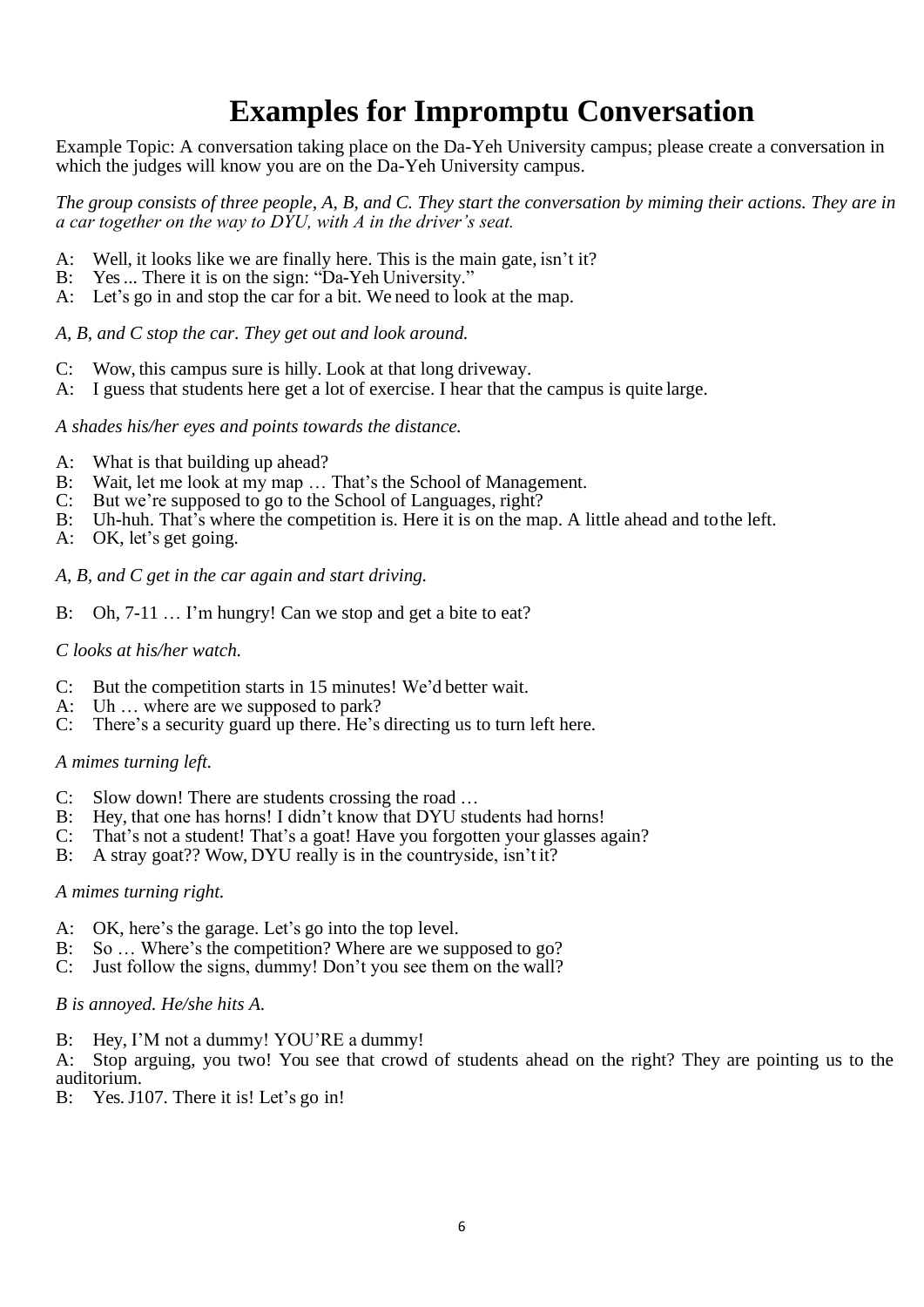### **List of topics for impromptu conversation**

- 1. A conversation taking place on the Da-Yeh University campus; please create a conversation in which the judges will know you are on the Da-Yeh University campus.
- 2. A conversation taking place at a pet shop; please create a conversation in which the judges will know you are at a pet shop.
- 3. A conversation taking place at a fast food restaurant; please create a conversation in which the judges will know you are at a fast food restaurant.
- 4. A conversation taking place at a night market; please create a conversation in which the judges will know you are at a night market.
- 5. A conversation taking place at a convenience store; please create a conversation in which the judges will know you are at a convenience store.
- 6. A conversation taking place on an MRT train in Taipei; please create a conversation in which the judges will know you are on an MRT train in Taipei.
- 7. A conversation taking place on the look-out floor of Taipei 101; please create a conversation in which the judges will know you on the look-out floor of Taipei 101.
- 8. A conversation taking place at an amusement park; please create a conversation in which the judges will know you are at an amusement park.
- 9. A conversation taking place at a supermarket; please create a conversation in which the judges will know you are at a supermarket.
- 10. A conversation taking place at a beach; please create a conversation in which the judges will know you are at a beach.
- 11. A conversation taking place at a high speed rail station; please create a conversation in which the judges will know you are at a high speed rail station.
- 12. A conversation taking place at a noodle shop; please create a conversation in which the judges will know you are at a noodle shop.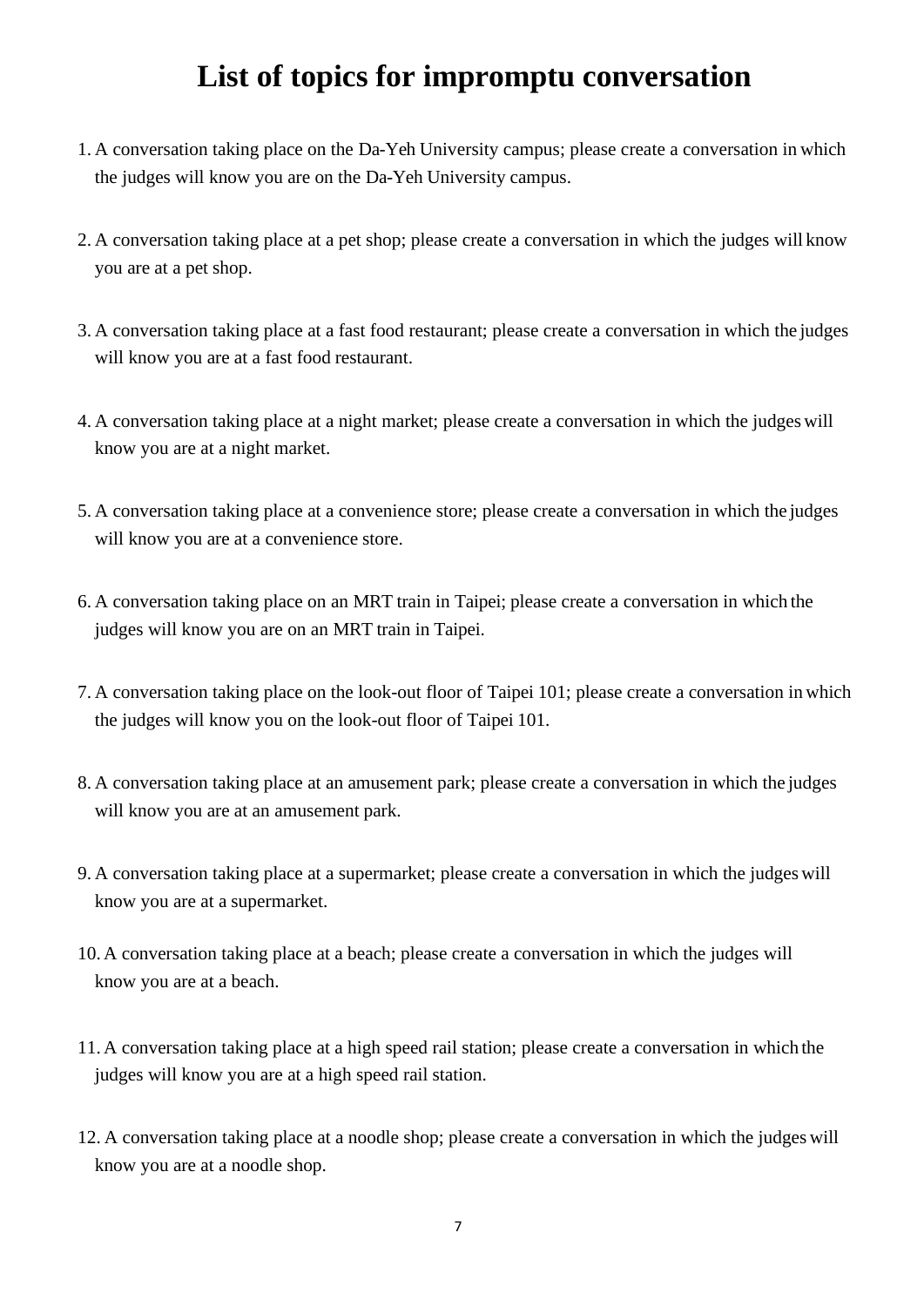- 13. A conversation taking place at a steak house; please create a conversation in which the judges will know you are at a steak house.
- 14. A conversation taking place at a department store; please create a conversation in which the judges will know you are at a department store.
- 15. A conversation taking place at a movie theater; please create a conversation in which the judges will know you are at a movie theater.
- 16. A conversation taking place in a KTV room; please create a conversation in which the judgeswill know you are in a KTV room.
- 17. A conversation taking place over a phone with a bad connection; please create a conversation in which the judges will know you are talking over a phone with a bad connection.
- 18. A conversation taking place at an airport; please create a conversation in which the judges will know you are at an airport.
- 19. A conversation taking place during break time at an English class; please create a conversation in which the judges will know you are taking a break during an English class.
- 20. A conversation taking place at outside a movie theater; please create a conversation in which the judges will know you are outside a movie theater.
- 21. A conversation taking place in a classroom, with the teacher teaching at the front of the room; please create a conversation in which the judges will know you are in a classroom, with the teacher teaching at the front of the room.
- 22. A conversation taking place on a very crowded train; please create a conversation in which the judges will know you on a very crowded train.
- 23. A conversation taking place in front of a camp fire; please create a conversation in which the judges will know you are in front of a camp fire.
- 24. A conversation taking place at a police station; please create a conversation in which the judges will know you are at a police station.
- 25. A conversation taking place in a car on a highway; please create a conversation in which the judges will know you are in a car on a highway.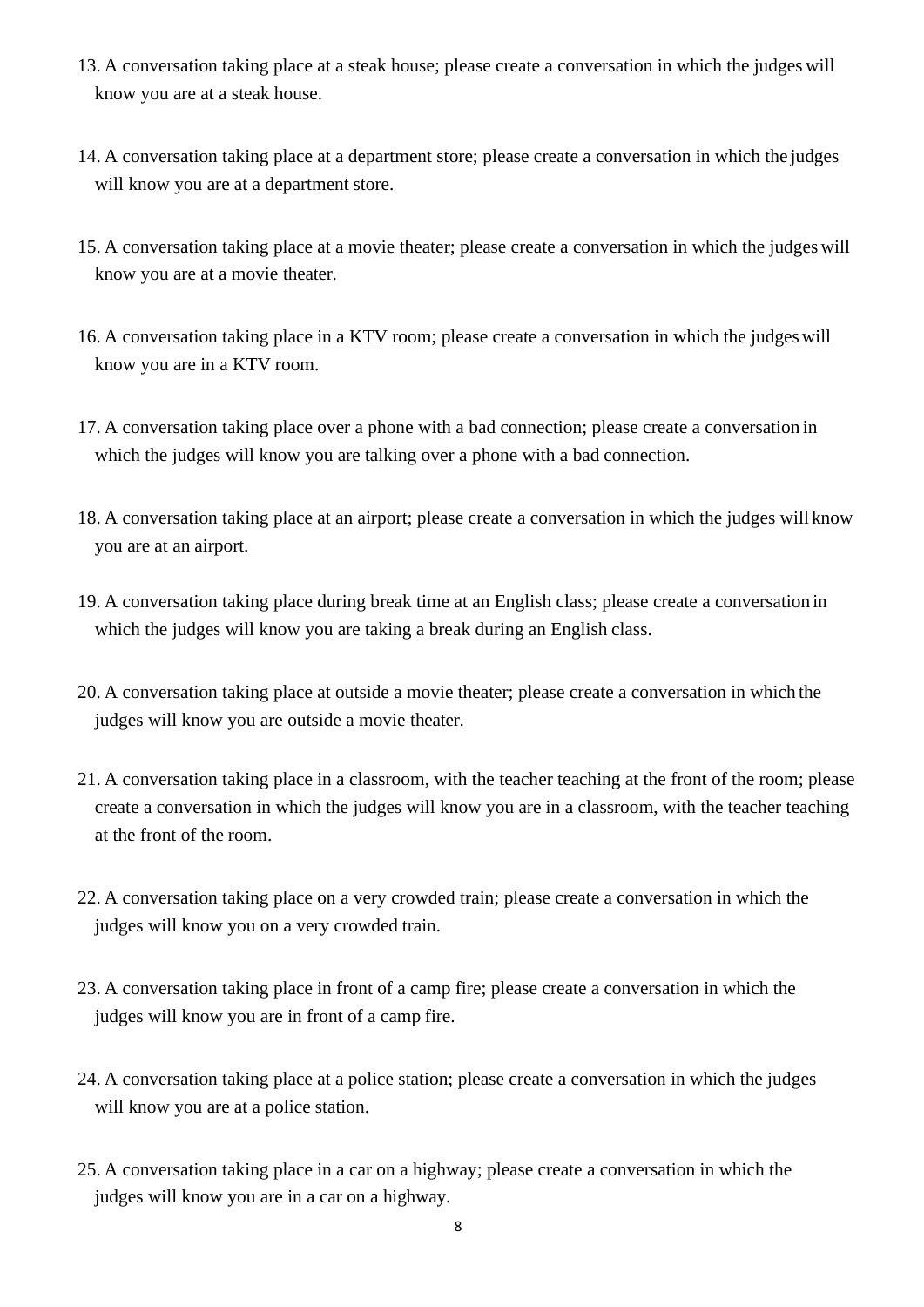- 26. A conversation taking place on a school bus (or public bus) taking students home in the afternoon; please create a conversation in which the judges will know you are on a school bus (or public bus) taking students home in the afternoon.
- 27. A conversation taking place on a school bus (or public bus) going to school in the morning; please create a conversation in which the judges will know you are on a school bus (or public bus) going to school in the morning.
- 28. A conversation taking place on a scooter with your Mom or Dad taking you to school; please create a conversation in which the judges will know you are on a scooter with your Mom or Dad taking you to school.
- 29. A conversation taking place on a scooter with your Mom or Dad bringing you home from school; please create a conversation in which the judges will know that you are on a scooter with your Mom or Dad bringing you home from school.
- 30. A conversation taking place at a very busy train station; please create a conversation in which the judges will know you are at a very busy train station.
- 31. A conversation taking place at a zoo; please create a conversation in which the judges will know you are at a zoo.
- 32. A conversation taking place at a book store; please create a conversation in which the judges will know you are at a book store.
- 33. A conversation taking place at a teacher's office; please create a conversation in which the judges will know that you are at a teacher's office.
- 35. A conversation taking place at a post office; please create a conversation in which the judges will know that you are at a post office.
- 36. A conversation taking place at home with your Mom; please create a conversation in which the judges will know that you are at home with your Mom.
- 37. A conversation taking place at home with your Dad; please create a conversation in which the judges will know that you are at home with your Dad.